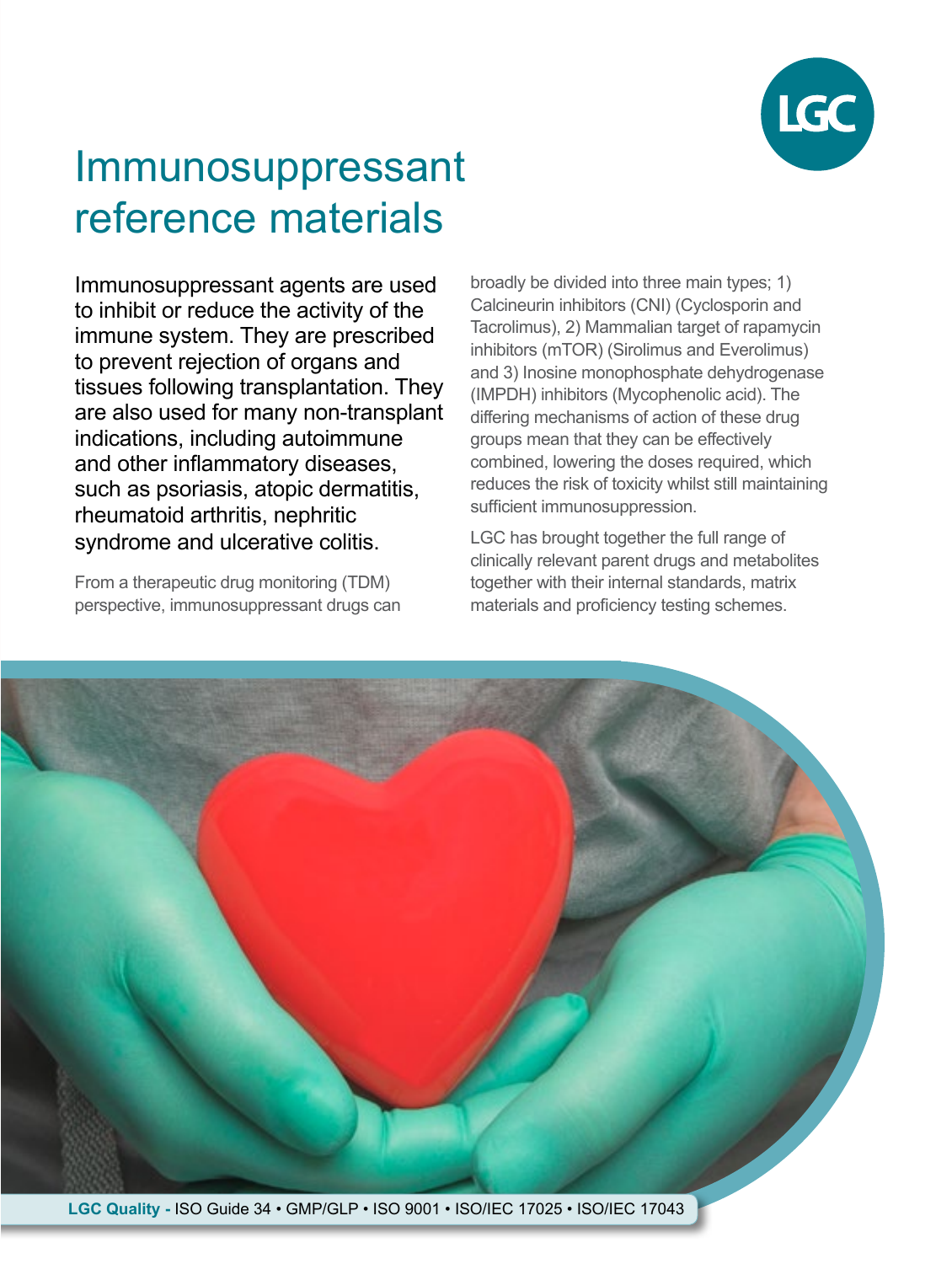### Reference materials

| <b>Product code</b>                 | <b>Description</b>         | Unit 1            | Unit 2          |
|-------------------------------------|----------------------------|-------------------|-----------------|
| <b>Calcineurin inhibitors (CNI)</b> |                            |                   |                 |
| Cyclosporin (Ciclosporin)           |                            |                   |                 |
| TRC-C988900                         | Cyclosporin A              | 1 g               | 10 <sub>g</sub> |
| <b>CERC-093</b>                     | Cyclosporin A, 1.0 mg/ml   | $1 \text{ ml}$    |                 |
| <b>CERC-104</b>                     | Cyclosporin A, 100 µg/ml   | 1 <sub>m</sub>    |                 |
| TRC-C988902                         | Cyclosporin A-d4           | $1 \, mg$         | $10 \text{ mg}$ |
| TRC-C988890                         | Cyclosporin A Acetate      | 100 mg            | 1 mg            |
| TRC-C988892                         | Cyclosporin A-d4 Acetate   | 1 <sub>mg</sub>   | $10 \, mg$      |
| TRC-C988895                         | Cyclosporin A Sulfate      | $10 \text{ mg}$   |                 |
| TRC-C988910                         | Cyclosporin D              | 1 <sub>mg</sub>   | 10 mg           |
| <b>CERC-108</b>                     | Cyclosporin D, 1.0 mg/ml   | $1 \text{ ml}$    |                 |
| TRC-C988912                         | Cyclosporin D-d4           | 0.5 <sub>mg</sub> | 5 <sub>mg</sub> |
|                                     |                            |                   |                 |
| Tacrolimus (FK506)                  |                            |                   |                 |
| TRC-F370000                         | Tacrolimus                 | 5 <sub>mg</sub>   | 50 mg           |
| <b>CERT-049</b>                     | Tacrolimus, 1.0 mg/ml      | 1 <sub>m</sub>    |                 |
| TRC-F370002                         | Tacrolimus-13C, d2 (Major) | $2.5 \text{ mg}$  | $25 \text{ mg}$ |

| Mammalian target of rapamycin inhibitors (mTOR) |                          |                 |                 |
|-------------------------------------------------|--------------------------|-----------------|-----------------|
| Sirolimus (Rapamycin)                           |                          |                 |                 |
| TRC-R124000                                     | Sirolimus                | 5 <sub>mg</sub> | 50 mg           |
| <b>CERS-015</b>                                 | Sirolimus, 1.0 mg/ml     | $1 \text{ ml}$  |                 |
| TRC-D231240                                     | 7-O-Demethyl sirolimus   | 1 $mg$          | $10 \text{ mg}$ |
|                                                 |                          |                 |                 |
| Everolimus (SDZ-RAD)                            |                          |                 |                 |
| TRC-E945400                                     | Everolimus               | 5 <sub>mg</sub> | 50 mg           |
| TRC-E945402                                     | Everolimus-d4            | $1 \, mg$       | $10 \text{ mg}$ |
| <b>CERE-070</b>                                 | Everolimus-d4, 100 µg/ml | $1$ ml          |                 |

| Inosine monophosphate dehydrogenage inhibitors (IMPDH) |                                                      |                   |                  |
|--------------------------------------------------------|------------------------------------------------------|-------------------|------------------|
| Mycophenolic acid (MPA)                                |                                                      |                   |                  |
| LGCFOR1001.00                                          | Mycophenolate mofetil (MMF)                          | $10 \text{ mg}$   |                  |
| CER-B130335-25                                         | Mycophenolate mofetil-d4                             | 5 <sub>mg</sub>   |                  |
| LGCFOR1001.06                                          | Mycophenolic acid (MPA)                              | $10 \text{ mg}$   |                  |
| LGCAMP1001.06-11                                       | Mycophenolic acid, 1.0 mg/ml                         | $1 \text{ ml}$    |                  |
| TRC-M831502                                            | Mycophenolic acid-d3                                 | $1 \, mg$         | $10 \text{ mg}$  |
| <b>CERM-137</b>                                        | Mycophenolic acid-d3, 100 µg/ml                      | $1 \text{ ml}$    |                  |
| TRC-M831520                                            | Mycophenolic acid β-D-glucuronide (MPAG)             | 2.5 <sub>mg</sub> | 25 <sub>mg</sub> |
| <b>CERM-135</b>                                        | Mycophenolic acid- $\beta$ -D-glucuronide, 1.0 mg/ml | $1 \text{ ml}$    |                  |
| TRC-M831522                                            | Mycophenolic acid-d3 β-D-glucuronide                 | 1 $mg$            | $10 \text{ mg}$  |
| TRC-M831525                                            | Mycophenolic acid acyl-β-D-glucuronide (AcMPAG)      | 1 $mg$            | $10 \text{ mg}$  |
| TRC-M831527                                            | Mycophenolic acid-d3 acyl-B-D-glucuronide            | 1 $mg$            | 10 <sub>mg</sub> |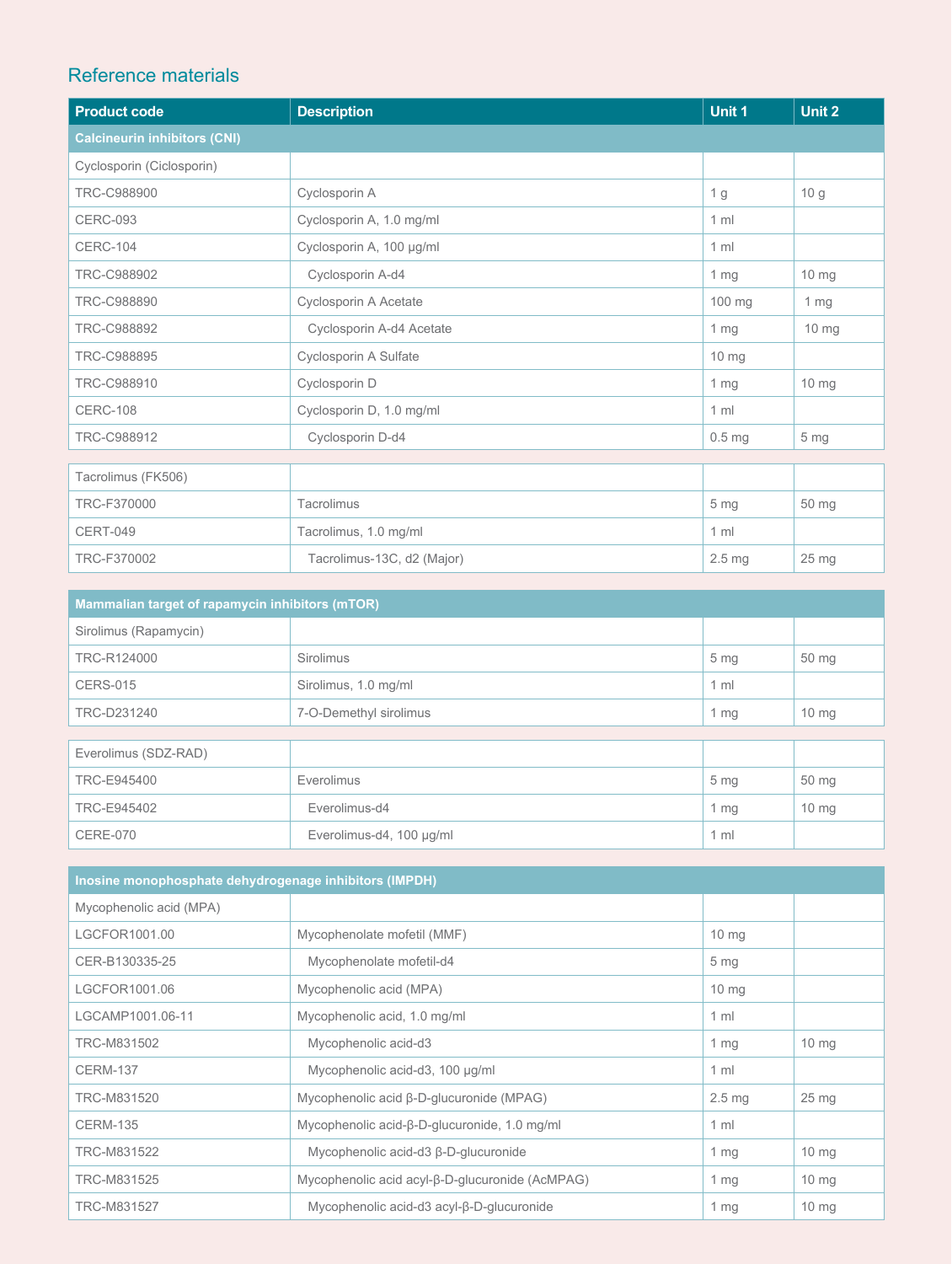| <b>Product code</b>                | <b>Description</b>                                                                                                                                                   | Unit 1          | Unit 2 |
|------------------------------------|----------------------------------------------------------------------------------------------------------------------------------------------------------------------|-----------------|--------|
| <b>Others</b>                      |                                                                                                                                                                      |                 |        |
| <b>CERA-094</b>                    | Ascomycin, 1.0 mg/mL                                                                                                                                                 | $1 \text{ ml}$  |        |
| <b>Internal Standard Solutions</b> |                                                                                                                                                                      |                 |        |
|                                    | Internal Standard, Iyophil, for Immunosuppressants                                                                                                                   |                 |        |
| <b>REC-MS1012</b>                  | (2 µg Ascomycin)                                                                                                                                                     | $2.5$ ml        |        |
| <b>REC-MS1112</b>                  | Internal Standard, Iyophil, for Immunosuppressants<br>(25 µg Cyclosporin D)                                                                                          | 5 <sub>ml</sub> |        |
|                                    |                                                                                                                                                                      |                 |        |
| <b>REC-MS1212</b>                  | Internal Standard, Iyophil, for Immunosuppressants<br>(0.6 µg Ascomycin, 3.75 µg Cyclosporin D, 0.1 µg Everolimus-d4)                                                | 3 <sub>ml</sub> |        |
| <b>REC-MS1312</b>                  | Internal Standard, Iyophil, for Immunosuppressants<br>(6.25 µg Cyclosporin A-d12, 0.5 µg Tacrolimus-13C, d2, 0.5 µg<br>Sirolimus-13C, d3, 0.5 µg Everolimus-13C2,d4) | As required     |        |

# High order reference materials

| <b>Product code</b> | <b>Description</b>                  | <b>Pack size</b> |
|---------------------|-------------------------------------|------------------|
| l Tacrolimus I      |                                     |                  |
| ERM© DA110          | Tacrolimus, Human Blood, 7.41 mg/kg | $1 \text{ ml}$   |

## Matrix materials

| <b>Product code</b>                                       | <b>Product</b>                                          | <b>Pack size</b>         |
|-----------------------------------------------------------|---------------------------------------------------------|--------------------------|
| ClinCal® calibrators, lyophilised, for Immunosuppressants |                                                         |                          |
| Cyclosporine A, Tacrolimus, Sirolimus, Everolimus         |                                                         |                          |
| REC-5013                                                  | Whole Blood Immunosuppressant Calibrator (Single point) | $5 \times 2$ ml          |
| REC-9033                                                  | Whole Blood Immunosuppressant Calibrator (Level 0-3)    | $4 \times 1 \times 2$ ml |
| REC-9933                                                  | Whole Blood Immunosuppressant Calibrator (Level 0-6)    | $7 \times 1 \times 2$ ml |
| Mycophenolic Acid                                         |                                                         |                          |
| REC-29013                                                 | Plasma Mycophenolic Acid Calibrator (Single point)      | $1 \times 3$ ml          |
| <b>REC-9904</b>                                           | Plasma Mycophenolic Acid Calibrator (Level 0-3)         | $4 \times 1 \times 1$ ml |
|                                                           |                                                         |                          |
| ClinChek® controls, Iyophilised, for Immunosuppressants   |                                                         |                          |

| ClinChek® controls, lyophilised, for immunosuppressants |                          |  |
|---------------------------------------------------------|--------------------------|--|
| Cyclosporine A, Tacrolimus, Sirolimus, Everolimus       |                          |  |
| Whole Blood Immunosuppressant Control Level I           | $5 \times 2$ ml          |  |
| Whole Blood Immunosuppressant Control Level II          | $5 \times 2$ ml          |  |
| Whole Blood Immunosuppressant Control Level III         | $5 \times 2$ ml          |  |
| Whole Blood Immunosuppressant Control (Tri-level)       | $3 \times 2 \times 2$ ml |  |
|                                                         |                          |  |
| Whole Blood Immunosuppressant Control Level IV, V       | $2 \times 2 \times 2$ ml |  |
|                                                         |                          |  |
| Plasma Mycophenolic Acid Control Level I                | $10 \times 3$ ml         |  |
| Plasma Mycophenolic Acid Control Level II               | $10 \times 3$ ml         |  |
| Plasma Mycophenolic Acid Control Level III              | $10 \times 3$ ml         |  |
| Plasma Mycophenolic Acid Control Level (Tri-level)      | $3 \times 3 \times 3$ ml |  |
|                                                         |                          |  |